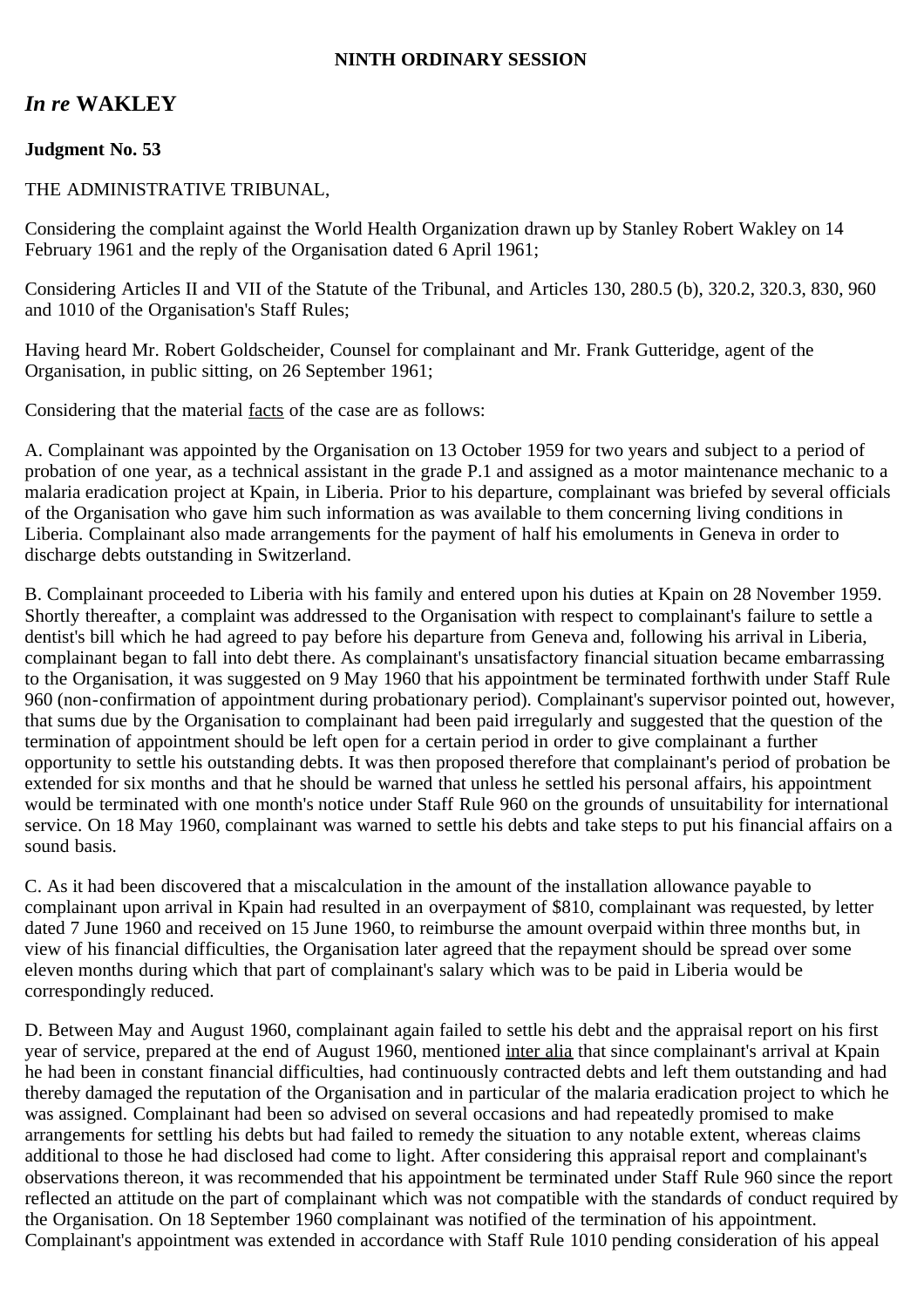against this decision. On 16 November 1960 complainant was notified that his appeal had been dismissed by the Director-General and was given one month's notice. He left the service of the Organisation on 17 December 1960.

E. After complainant's return to Geneva, arrangements were made between him and the Organisation for the discharge of his debts in Liberia and on 8 December 1960, complainant signed a document indicating his agreement to the final settlement of his account with the Organisation.

F. Before the Tribunal, complainant sought the quashing of the Director-General's decision to terminate his appointment and reinstatement as a probationer official for a period of six months. Alternatively, he asked for damages amounting to three years' salary and the provision of a reference. Complainant further sought an order for the repayment of the sum of \$810, being the amount of the before-mentioned overpayment of installation allowance, which he alleged had been wrongfully recovered by the Organisation; for payment of certain travel expenses amounting to Sw.frs. 622.90, which the Organisation had improperly withheld; for payment of Sw.frs. 477.0 for damages by oil to his personal effects while he was en route to Kpain in a motor-car provided by the Organisation, and for moral damages and costs. In support of his claim for the above-mentioned relief complainant submitted that the Director-General when exercising his discretion to terminate complainant's appointment in consequence of his unsatisfactory financial position in Liberia, was guilty of an abuse of power in that he had given insufficient consideration to administrative errors which had contributed to complainant's financial state. Further, the complainant contended that the Organisation was under a contractual obligation, express or implied, to provide such reasonably satisfactory conditions as would enable him properly to perform his duties, that the Organisation had failed to honour its obligations in this respect, and that its failure had had a direct bearing upon his conduct of which it complained.

G. The administrative errors alleged related to (a) faulty briefing as to living conditions, which had caused complainant to take his family to Liberia, although living costs were in fact so high as to make it impossible for complainant properly to maintain his family on the sums payable to him in Liberia, (b) the error in placing complainant in grade P.1, (c) the error in the calculation of complainant's before-mentioned installation allowance, resulting in the overpayment of \$810 which was subsequently improperly recovered by the Organisation, (d) the continual late payment of complainant's salary, (e) the improper refusal of the Organisation to pay to the complainant the before-mentioned sum of Sw.frs. 477.0 in respect of damage to his personal effects and to reimburse complainant in the before-mentioned sum of Sw.frs. 622.90 in respect of travelling expenses.

#### IN LAW

1. Staff Rule 960 provides that if during a probationary period the staff member's performance or conduct is not satisfactory, if he is found unsuited to international service, or if he fails to qualify medically, the appointment will be terminated at one month's notice and without indemnity. Neither complainant's performance nor his health are in issue. While the Tribunal is competent to review any decision of the Director-General to terminate the appointment of a probationer official, in so far as it may be tainted by an error in law or based upon materially incorrect facts or if essential material elements have been left out of account or if obviously wrong conclusions have been drawn therefrom, the Tribunal will not substitute its own opinion for that of the Director-General as regards the conduct or suitability of an official for international service.

2. While there is no positive obligation for the Organisation to brief an official as to living conditions at his future duty station, where the Organisation undertakes to provide such briefing, it must do so carefully and realistically. Although complainant asserts that, on the basis of the information supplied by the Organisation he was induced to take his family to Kpain, in spite of the fact that the salary payable to him was insufficient to meet necessary living costs in Liberia, and was therefore compelled to incur debts to support his family, it is not established that he was given incorrect information. The onus was upon him, therefore, to decide in the light of the briefing provided by the Organisation and of his personal circumstances and the amount of his remuneration, of which he was well aware, what arrangements he should make, it being neither incumbent upon, nor possible for, the Organisation to advise him in the matter. Consequently, his submission concerning faulty briefing must be set aside.

3. Complainant was appointed in the grade of P.1 and accepted such appointment. Had he considered that the classification of his post did not accurately reflect the type and level of his duties and responsibilities and the qualifications required of him, it was open to him, under Staff Rule 130, to request at any time a re-examination of the classification of the post he occupied, and this he did not do. Consequently his submission in respect of incorrect grading must also be set aside.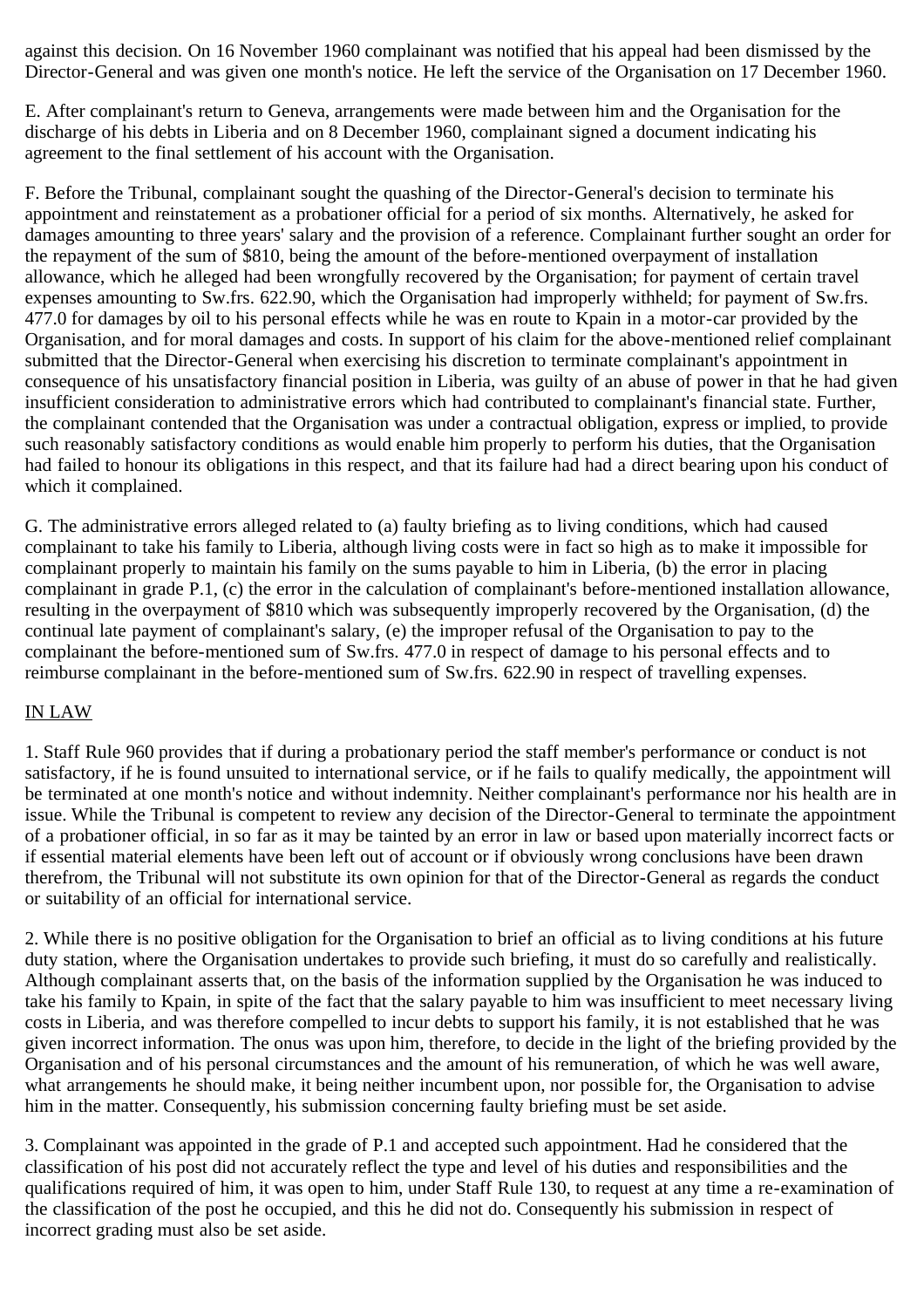4. Complainant challenges before the Tribunal the validity of the decision of 7 June 1960 to recover by way of deduction from his salary an overpayment of \$810 made as a result of the miscalculation of the amount of the installation allowance due to him.

In the absence of relevant provisions in the Staff Rules, the general principle of law according to which the payer is entitled to pursue the recovery against the payee of sums paid in error is applicable to the present case. While monies paid to an official in error cannot be deducted from the salary of the official in accordance with Staff Rule 280.5(b), it is open to the Organisation to require by decision taken in reasonable time reimbursement in whole or in part of the overpayment, account being taken of all the circumstances of the case, including inter alia the bona or mala fides of the official, the nature of the error, the degree of negligence of the Organisation and of the official and the hardship caused to the official by any subsequent recovery in consequence of an error of the Organisation. Decisions taken in respect of recovery are subject to review under the conditions provided for in paragraphs 1 and 2 of Article VII of the Statute of the Tribunal.

5. Though the complainant drew attention in general terms to the hardship in which recovery would involve him, he did not challenge the validity of the decision which had been taken in this regard on 7 June 1960 until 14 February 1961, the date upon which he challenged the decision of the Director-General to terminate his appointment. The challenge in respect of the decision to recover the overpayment was, contrary to the requirements of Article VII, paragraph 2 of the Statute of the Tribunal, made more than 90 days after 15 June 1960, the date upon which that decision was notified, and in consequence complainant's submissions under this head are not receivable. Furthermore, complainant, who as stated above was aware of the decision of 7 June 1960 for recovery, did not, as is provided in Article VII, paragraph 1 of the Statute of the Tribunal, exhaust all such means of resisting it as were open to him under applicable Staff Regulations, and in this second respect too his submissions are also not receivable.

6. Delays in the payment of complainant's salary and allowances did not adversely affect the complainant's over-all financial position for, if account is taken of his indebtedness in Geneva, at all material times the complainant's indebtedness exceeded not only the sums which fell due to him in Liberia but also the total sums to which as a grade P.1 official he was entitled both in Liberia and in Geneva, and it has not been established that his indebtedness was inflated by interest or other charges upon the monies borrowed to meet unavoidable living expenses while awaiting delayed salary payments. Further, it is to be noted that the Organisation, when not proceeding with the termination of his appointment as early as May 1960, took into account the fact that payment of his salary had from time to time been delayed.

7. As defaulting on financial obligations and incurring debts beyond the debtor's capacity to repay within a normal period are incompatible with the standards of conduct required of an international civil servant and is likely to bring the Organisation and its officials into public disrepute, and as the alleged administrative errors relied upon to excuse complainant's conduct of his financial affairs either do not constitute errors or were not material in the circumstances of the case, the Director-General's decision to terminate complainant's probationary appointment in the exercise of the powers vested in him under Staff Rule 960, far from being tainted by an error in law or based upon materially incorrect facts or leaving out of account essential facts or drawing obviously wrong conclusions therefrom, were in the circumstances of this case fully justified.

8. Save as regards costs, neither the claim for travelling expenses nor the claim for damage to personal effects are in issue before the Tribunal since they have been formally withdrawn.

9. Damages to personal effects, in respect of which complainant makes a claim for Sw.frs. 477.0, arose out of and in the course of employment. Whether or not the claim for compensation was allowable under the Organisation's baggage insurance policy, the Organisation was directly liable for compensation. Such compensation was paid to complainant prior to the hearing of the case, but not before complainant had instituted proceedings before the Tribunal. Complainant is therefore entitled to costs in respect of the settlement of this claim. As the Tribunal does not award costs to defendant Organisations, the above-mentioned costs cannot be set off against costs in respect of the mistaken claim for transportation expenses withdrawn by complainant after the submission of the Organisation's reply. Hence the cost of securing settlement of the claim for damage to personal effects, the amount of which shall be taxed by the President of the Tribunal, should be borne by the Organisation.

#### DECISION